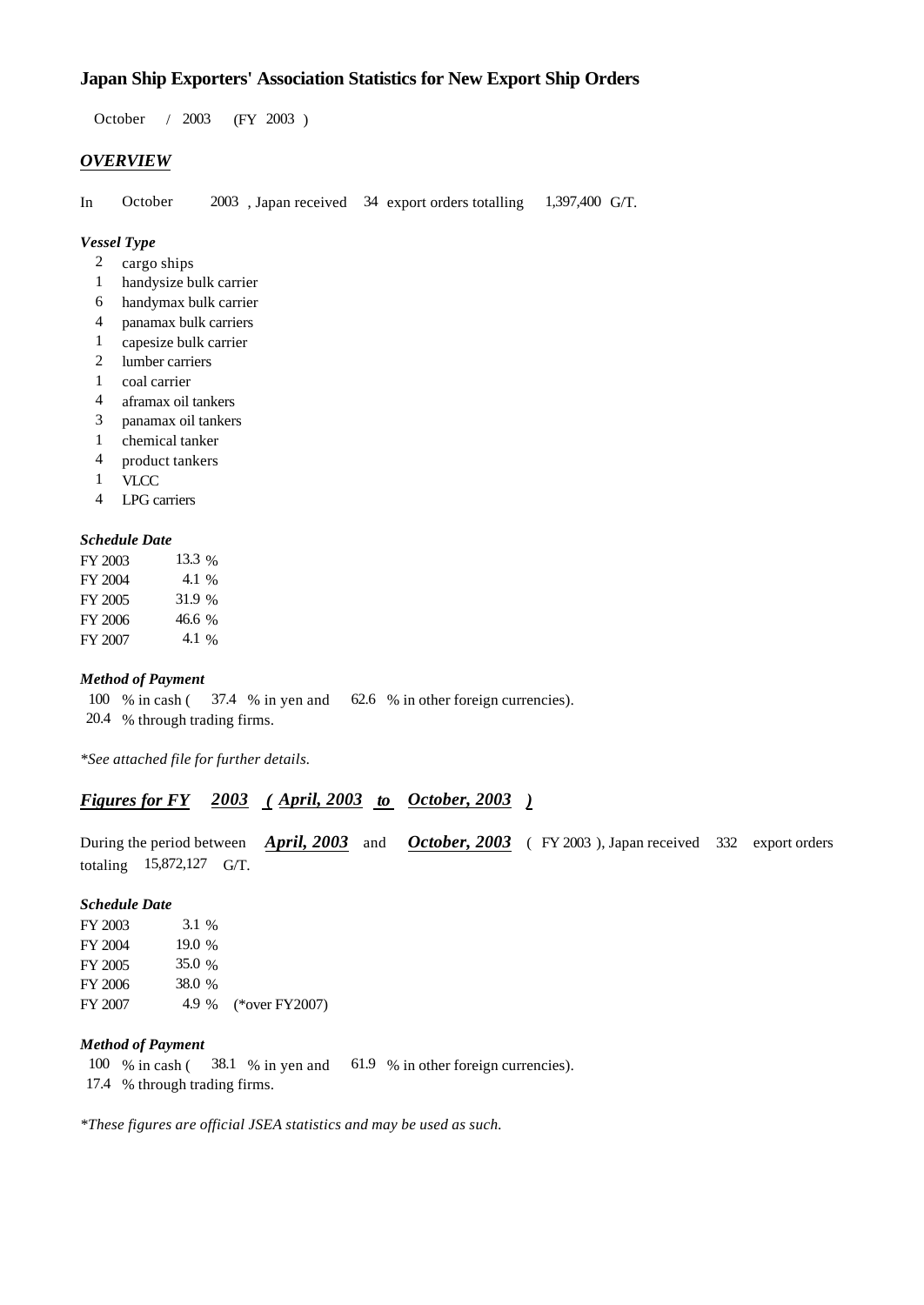# New Export Orders Placed in October 2003 (FY 2003) Based on Fiscal Year

|                          | Apr $02$ to Mar $03$<br>Description |            |     | Apr $03$ to Jun $03$ | July 2003 |           | August 2003 |           | September 2003  |           | October 2003 |           | Apr $03$ to Oct $03$ |            | Jan 03 to Oct 03 |                |
|--------------------------|-------------------------------------|------------|-----|----------------------|-----------|-----------|-------------|-----------|-----------------|-----------|--------------|-----------|----------------------|------------|------------------|----------------|
|                          | No.                                 | G/T        | No. | G/T                  | No.       | G/T       | No.         | G/T       | No.             | G/T       | No.          | G/T       | N <sub>o</sub>       | G/T        | No.              | G/T            |
| General Cargos           | 14.                                 | 475,900    | 11  | 265,550              | 161       | 851,800   |             | 199,800   | 61              | 248,400   |              | 15,200    | 39                   | 1,580,750  | 43               | 1,954,750      |
| <b>Bulk Carriers</b>     | 251                                 | 10,746,210 | 143 | 6,239,950            | 21        | 905,800   | 11          | 667,600   | 20              | 653,290   | 15           | 546,150   | 210                  | 9,012,790  | 282              | 12,163,590     |
| Tankers                  |                                     | 3,886,550  | 38  | 1,952,500            |           | 211,500   | 11          | 1,177,437 | 13 <sup>1</sup> | 1,101,100 | 17           | 836,050   | 83                   | 5,278,587  | 106              | 6,642,387      |
| <b>Combined Carriers</b> |                                     |            |     |                      | 01        |           |             |           |                 |           |              |           |                      |            |                  | 0              |
| Others                   |                                     |            |     |                      |           |           |             |           |                 |           |              |           |                      |            |                  | $\overline{0}$ |
| Total                    | 336                                 | 15,108,660 | 192 | 8,458,000            | 41        | 1,969,100 | 261         | 2,044,837 | 39              | 2,002,790 | 34           | 1,397,400 | 3321                 | 15,872,127 | 431              | 20,760,727     |
| FY 2002 / FY2003 (%)     |                                     | $*144.9$   |     | 239.4                |           | 224.1     |             | 99.3      |                 | 206.0     |              | 116.0     |                      | 183.6      |                  | $** 197.2$     |
| In CGT                   |                                     | 7,288,257  |     | 3.998.979            |           | ,137,270  |             | 870,535   |                 | 977,078   |              | 728,038   |                      | 7,711,900  |                  | 10,011,922     |

JSEA (November 2003)

*Figures for shipbulding orders of 500 G/T and over for export as steel vessels placed with JSEA members are covered.*

\*FY 2001/FY2002

\*\*Calender Year 2002/2003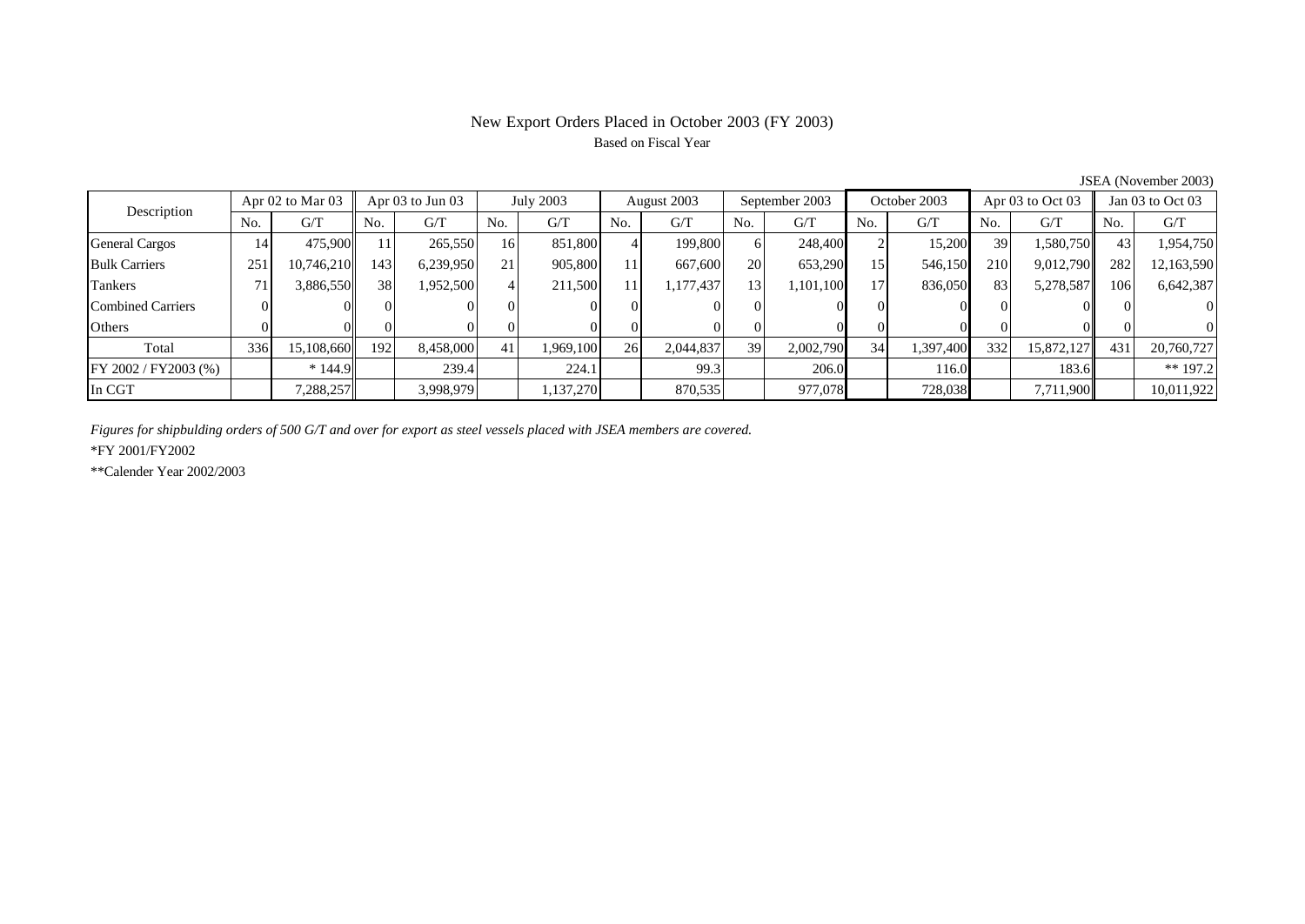# Export Ships Delivered in October 2003 (FY 2003) Based on Fiscal Year

| 50.211110100120007       |                      |            |                      |           |           |         |             |         |                |           |              |         |                  |           |                  |            |
|--------------------------|----------------------|------------|----------------------|-----------|-----------|---------|-------------|---------|----------------|-----------|--------------|---------|------------------|-----------|------------------|------------|
| Description              | Apr $02$ to Mar $03$ |            | Apr $03$ to Jun $03$ |           | July 2003 |         | August 2003 |         | September 2003 |           | October 2003 |         | Apr 03 to Oct 03 |           | Jan 03 to Oct 03 |            |
|                          | No.                  | G/T        | No.                  | G/T       | No.       | G/T     | No.         | G/T     | No.            | G/T       | No.          | G/T     | No.              | G/T       | No.              | G/T        |
| <b>General Cargos</b>    | 31                   | 1,092,204  |                      | 328,410   |           | 45,829  |             |         |                | 130,788   |              | 9,697   | 16               | 514.724   | 25 <sub>1</sub>  | 784,417    |
| <b>Bulk Carriers</b>     | 124                  | 4,637,434  | 27                   | 1,210,703 |           | 353,249 | 6           | 202.492 | 10             | 474,746   |              | 340,524 | 60               | 2,581,714 | 981              | 4,058,360  |
| Tankers                  | 72.                  | 4,678,657  | <b>20</b>            | 878,650   | 61        | 467,771 | 10          | 357,232 | 16             | 1,277,699 | $\Omega$     | 549,252 | 61               | 3,530,604 | 92               | 5,359,190  |
| <b>Combined Carriers</b> |                      |            |                      |           |           |         |             |         |                |           |              |         |                  |           |                  | $\Omega$   |
| Others                   |                      | 21.188     |                      |           |           |         |             |         |                |           |              |         |                  |           |                  | $\Omega$   |
| Total                    | 228                  | 10,429,483 | 56                   | 2,417,763 | 16        | 866,849 | 16          | 559,724 | 30             | 1,883,233 | 19           | 899,473 | 137              | 6,627,042 | 215              | 10,201,967 |
| FY 2002 / FY2003 (%)     |                      | $*94.7$    |                      | 143.4     |           | 115.5   |             | 60.7    |                | 211.4     |              | 76.6    |                  | 122.2     |                  | $** 112.6$ |
| In CGT                   |                      | 5,277,721  |                      | 1,217,501 |           | 373,372 |             | 305,428 |                | 836,417   |              | 463,050 |                  | 3,195,768 |                  | 4,957,153  |

JSEA (November 2003)

*Deliveries of new shipbuilding orders of 500 G/T and over for export as steel vessels placed with JSEA members are covered.*

\*FY 2001/FY2002

\*\*Calender Year 2002/2003